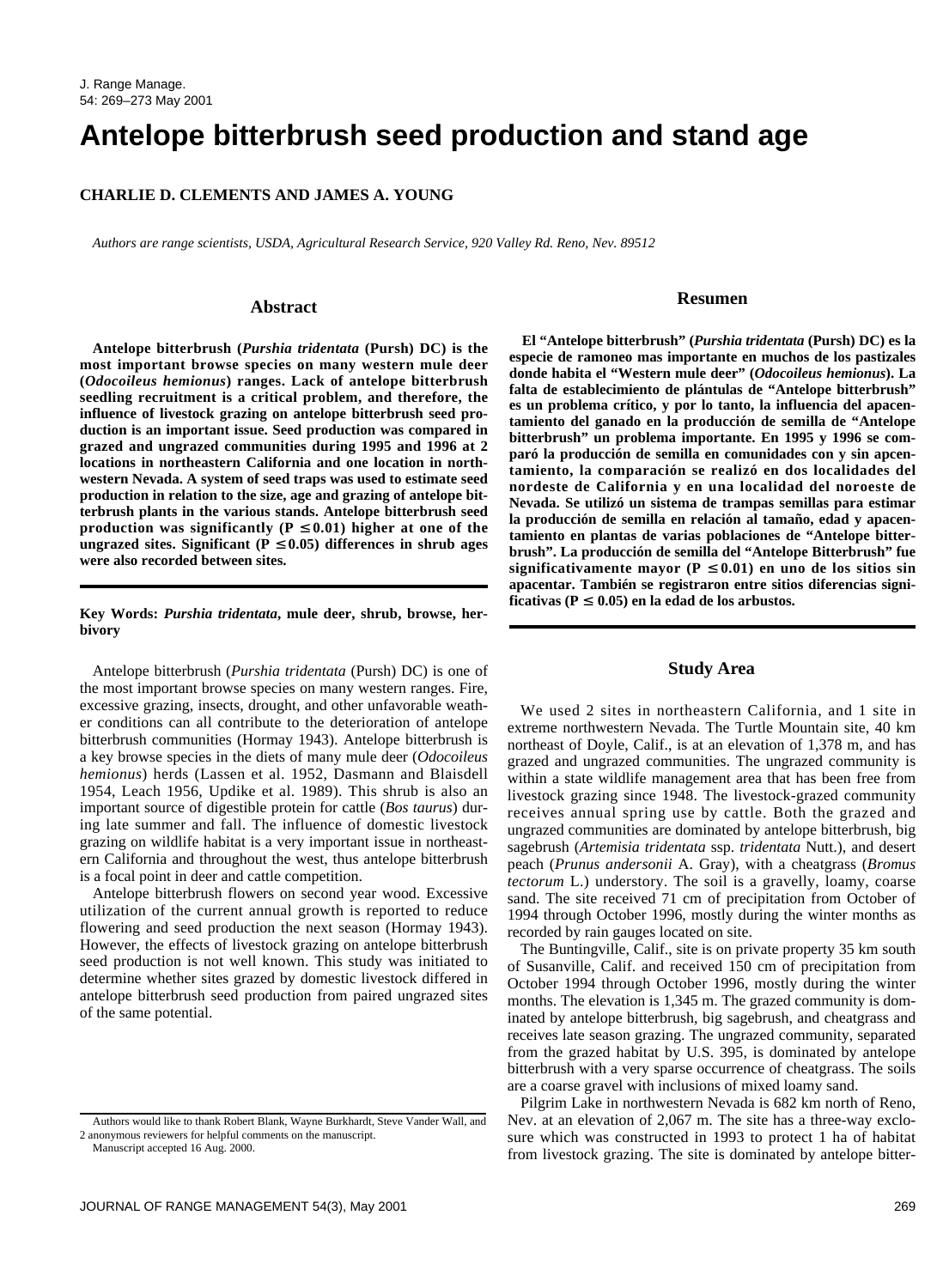brush, mountain big sagebrush (*Artemisia tridentata* ssp. *vaseyana* Nutt.), and golden currant (*Ribes aureum* Pursh.), while the understory is dominated by Idaho fescue (*Festuca idahoensis* Elmer), bluebunch wheatgrass (*Pseudoroegneria spicata* [Pursh] A. Love.), and arrowleaf balsamroot (*Balsamorhiza sagittata* Pursh.). The site received 80 cm of precipitation from October 1994 through October 1996, mostly during the winter months. The soils are mostly clay with loamy inclusions. A 2 pasture deferred rest rotation grazing system by cattle is practiced on the unprotected habitat.

# **Methods**

Antelope bitterbrush seed production was sampled in 1995 and 1996 on 10 randomly selected antelope bitterbrush shrubs in each grazed and ungrazed community. The same shrubs were used for both 1995 and 1996 sampling. The height of the shrub and diameter of the canopy of each shrub was measured.

Seed collecting grates measuring 9.5 cm2 surface area and 4.2 cm in depth were used to collect dispersed bitterbrush seeds for estimates of seed production. Four grates were evenly distributed under each bitterbrush shrub in the 4 cardinal directions  $(38 \text{ cm}^2 \text{ seed collecting gate})$ area/shrub), 60 cm within the edge of the shrub, during the end of May of each year and marked by shrub, grazing treatment, and site. The grates, which allowed for seed collection but did not allow for seed predation by birds, rodents, and other seed predators, were picked up in mid-August following seed dispersal. Antelope bitterbrush seeds within individual grates were counted and recorded by shrub, site, and treatment. The number of antelope bitterbrush seeds produced by each shrub was calculated by multiplying the number of seeds in the seed trap by the proportionate area sampled ( $N = n \times c$ , where N=total seed production,  $n=$ seeds in trap,  $c =$ canopy area sampled) using the seed trap method (Johnson and West 1988).

The height of the shrub, canopy (length x width), and basal diameter of the stem or trunk area of the 3 randomly selected antelope bitterbrush plants in each treatment were measured and the shrubs cut at the soil surface for age determinations. Growth rings were counted using a low power microscope to determine age (McConnell and Smith 1977).

A three-way, mixed Analysis of Variance model with repeated measures **Table 1. Antelope bitterbrush mean seed production (± confidence interval) per shrub in 1995 and 1996 at 3 separate locations in grazed and ungrazed communities. Plants sampled per treatment = 10.**

| Location/       | Year | $\overline{x}$  | $\pm$ 95% Confidence |  |
|-----------------|------|-----------------|----------------------|--|
| Treatment       |      | Seed Production | Interval             |  |
|                 |      | (seeds/plant)   |                      |  |
| Buntingville    |      |                 |                      |  |
| Grazed          | 1995 | 8,700           | 2,515                |  |
|                 | 1996 | 24,000          | 10,504               |  |
| Ungrazed        | 1995 | 90,600          | 18,833               |  |
|                 | 1996 | 28,500          | 5,485                |  |
| Turtle Mountain |      |                 |                      |  |
| Grazed          | 1995 | 6,200           | 1,989                |  |
|                 | 1996 | 6,600           | 1,657                |  |
| Ungrazed        | 1995 | 4,400           | 1,236                |  |
|                 | 1996 | 8,800           | 1,301                |  |
| Pilgrim Lake    |      |                 |                      |  |
| Grazed          | 1995 | 700             | 243                  |  |
|                 | 1996 | 2,000           | 390                  |  |
| Ungrazed        | 1995 | 900             | 360                  |  |
|                 | 1996 | 2,500           | 1,076                |  |

was used to analyze the effects of grazing, site, and year on seed productivity.

## **Results**

Antelope bitterbrush seed production was significantly greater ( $P \le 0.01$ ) at the Buntingville ungrazed treatment in 1995 compared to all other sites and treatments (Table 1). The remaining treatments were not significantly different among treatments (grazed or ungrazed), and years, but

there was a significant ( $P \leq 0.05$ ) difference in seed production between sites. Antelope bitterbrush seeds at the Buntingville site produced significantly (P ≤ 0.05) more seeds than recorded at the Turtle Mountain and Pilgrim Lake sites, and Turtle Mountain significantly ( $P \leq$ 0.05) produced more seeds than did the Pilgrim Lake site.

The age of antelope bitterbrush shrubs was significantly ( $P \leq 0.05$ ) older at the Pilgrim Lake and Turtle Mountain sites than the Buntingville site (Fig. 1). The



**Fig. 1. Average age of antelope bitterbrush shrubs. Sites with same letter are not significantly different (P > 0.05).**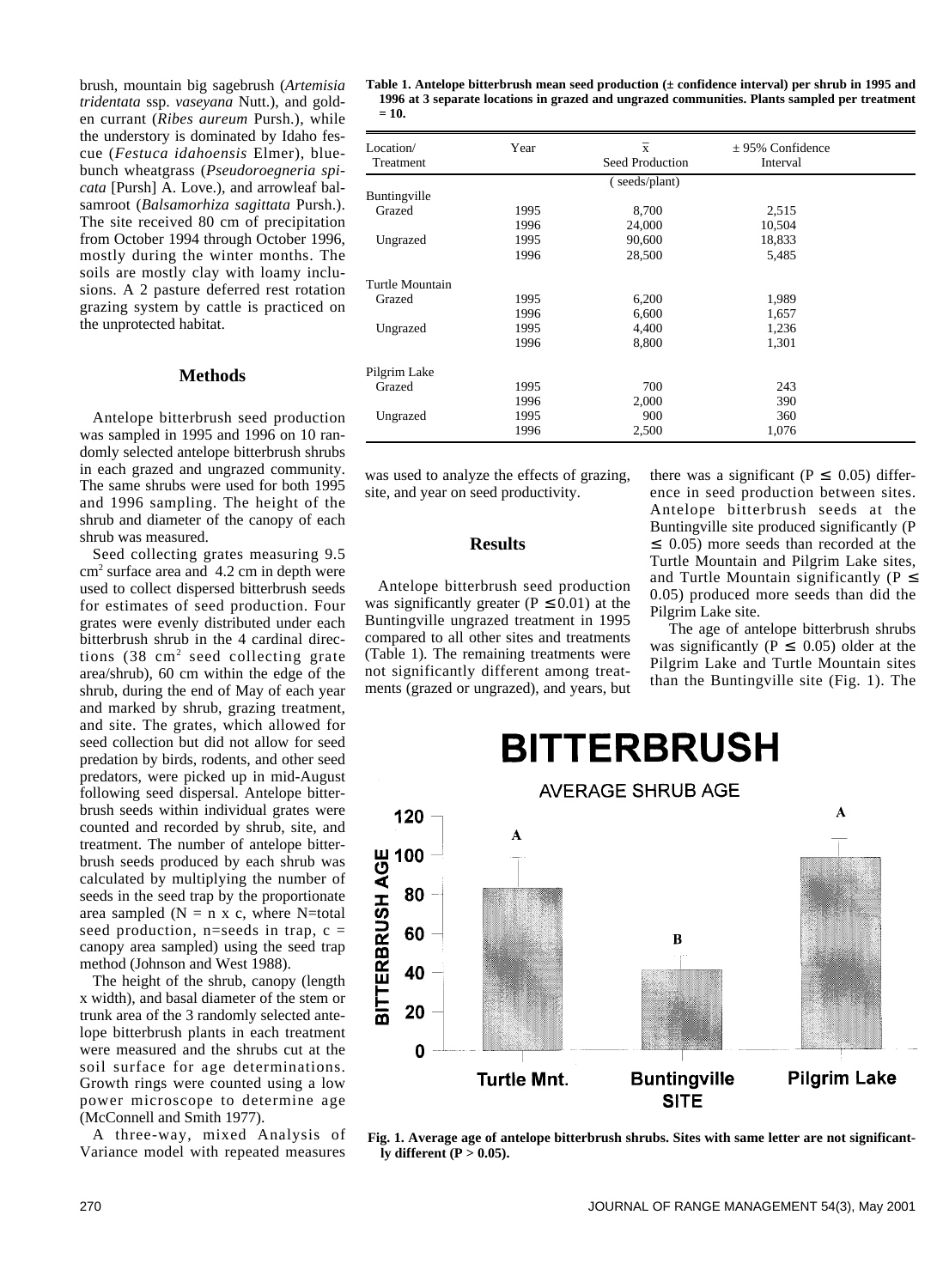

**Fig. 2. Average canopy size of antelope bitterbrush shrubs. Sites with same letter are not sig**nificantly different  $(P > 0.05)$ .

Buntingville ungrazed habitat was significantly (P  $\leq$  0.05) younger ( $\bar{x}$  = 33) than the other grazed and ungrazed habitats (n = 5), including the Buntingville grazed habitat ( $\bar{x} = 49$ ).

There was no significant difference in the height of antelope bitterbrush shrubs between these sites and treatments. However, antelope bitterbrush shrubs had significantly ( $\overline{P} \le 0.05$ ) lower mean canopy diameter at the Pilgrim Lake site than that recorded at the Turtle Mountain and Buntingville sites (Fig. 2).

## **Discussion**

The Buntingville ungrazed community produced almost twice as much antelope bitterbrush seed per shrub monitored in 1995 than in 1996. This greater seed production was the only statistical difference in antelope bitterbrush seed production between treatments and years during the study. Precipitation is a major role player in antelope bitterbrush seed production (Nord 1965). The site received 74 cm of precipitation from October 1994 to October 1995, which is 45% more precipitation than it received from October 1995 to October 1996 (41 cm). The amount and periodicity of moisture received should generally effect the adjacent grazed and ungrazed treatments equally, but some confusing occurrences took place. Antelope bitterbrush plants flower on sec-

ond year wood, therefore precipitation the previous year is very important. Antelope bitterbrush shrubs in the grazed community at the Buntingville site produced 36% more seeds in the less favorable precipitation scenario of 1996 than it did in 1995 during a more favorable scenario. The Buntingville grazed site experienced improved seed production through the favorable precipitation scenario. The importance of this relation in interpreting the results of this study is that grazing did not reduce the excellent shoot growth in 1995 enough to depress seed production in 1996 at the Buntingville site. The height and crown diameter of the antelope bitterbrush plants at the Buntingville grazed site places much of the current annual twig growth out of the reach of grazing animals. This is one of the multitude of factors that influences the relative influence of livestock grazing on antelope bitterbrush seed production.

Appearance of antelope bitterbrush plants can be deceiving in terms of actual age. The Buntingville grazed and ungrazed communities appear to be very different in age, but based on analysis of trunk growth rings, the grazed community was 16 years older, 33 years of age in the ungrazed community and 49 years of age in the grazed community, respectfully. This 16 year difference in age should not play a major role in the difference in seed production between the two treatments at the Buntingville site we experienced, and

therefore may suggest that the level of grazing on antelope bitterbrush shrubs over time between the two treatments plays a larger role in the seed production results we recorded. Foliage production of antelope bitterbrush is reported by McConnell and Smith (1977) to peak at around 60 years of age with early season grazing. The Buntingville site was the only site under 60 years of age. The Turtle Mountain site averaged 83 years of age and the Pilgrim Lake site averaged 98 years of age. Using McConnell and Smith's (1977) estimates on the peak production of antelope bitterbrush, the age classes at two of our three sites were well past their peak in production. This can result in an inadequate seed source at the site, thus poor seedling recruitment may result, as is currently being reported.

The Buntingville site is in the heart of the antelope bitterbrush communities where the Lassen cultivar was selected. The once continuous stands of large statured plants have been broken into smaller units in the Buntingville area by increasing development of home sites. It is very possible the stands on adjoining sides of a major highway resulted from separate stand renewal processes, perhaps wildfires.

Great Basin tent caterpillar (*Malacosoma fragile*) infestations occurred at the Buntingville and Pilgrim Lake sites during 1996. This caterpillar periodically infests bitterbrush causing defoliation and sometimes death (Clark 1956, Furniss and Barr 1975). The stress these caterpillars inflicted upon these shrubs can result in significant loss of foliage and seed production. The accumulations of tent caterpillar webs and debris have a negative influence on herbivore preference for the browse. We assume the chances of infestation are equal between grazed and ungrazed sites, but in the case of the Buntingville site this may not be true, as we noted a heavier infestation of the tent caterpillar at the Buntingville ungrazed community in 1996 than that in the grazed habitat. This may have played a factor in the decreased seed production experienced at the Buntingville ungrazed community from 1995 to 1996.

The Buntingville ungrazed community was visually more vigorous than plants at the other sites or treatments (Fig. 3a and 3b.). This ungrazed community is also along U.S. 395, a very heavily traveled highway creating a barrier to mule deer movement. The combination of factors such as minimal herbivory, favorable precipitation, and younger age class may all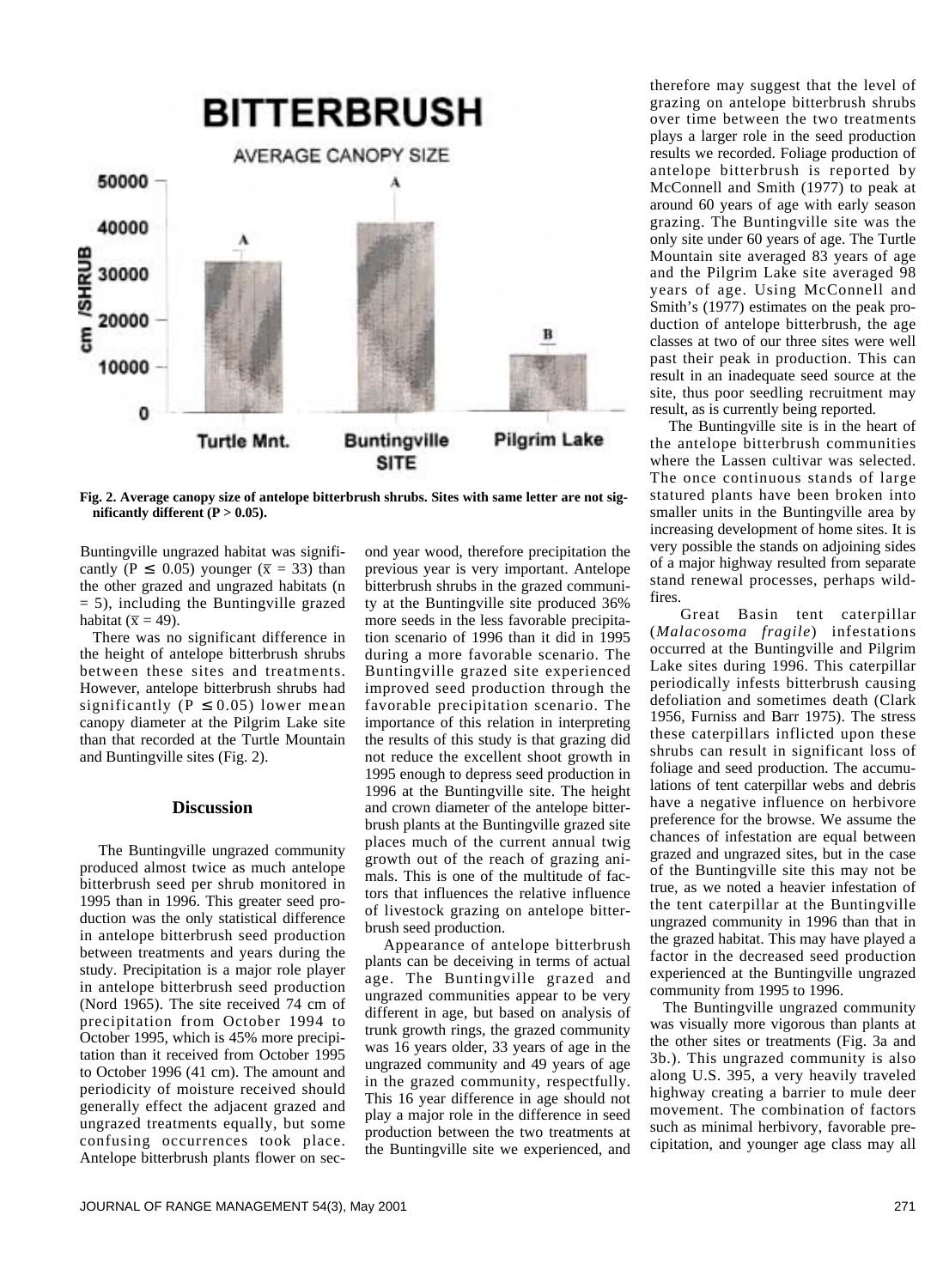

**Fig. 3. Notice the leader length of this younger more vigorous antelope bitterbrush shrub (a) compared to an old decadent shrub (b).**

help in making the Buntingville ungrazed community significantly more productive, although insect herbivory greatly curtailed this productivity in 1996.

This study suggests that grazing had an effect (negative effect) on antelope bitterbrush seed production at one site. This one site was also a younger more vigorous antelope bitterbrush community. But, the poor age distribution (older age class shrubs) of antelope bitterbrush shrubs suggests that recruitment of younger antelope bitterbrush shrubs into bitterbrush communities has been lacking for some time (80- 100 years). Removal of livestock itself may not increase bitterbrush foliage production and second year growth, or seed production, but may rather add stress to the plant thus decreasing its years in sustainable production as reported by McConnell and Smith (1977). The Turtle Mountain and Pilgrim Lake grazed plant communities received light grazing during this study, while the Buntingville grazed community received moderate levels of use. Adams 1975, reported that in southern Oregon an antelope bitterbrush community that averaged 473 antelope bitterbrush shrubs per 0.4 hectares, required the establishment of 6.7 antelope bitterbrush plants per 0.4 hectares annually to propagate the community. He also reported that the establishment of antelope bitterbrush plants into the community from 1925 to 1975 was 0.7 plants per 0.4 hectares annually, resulting in old even-aged decadent

antelope bitterbrush communities.

Outside of seed production, other factors that influence the establishment of antelope bitterbrush plants into the community include seed damage by insects (Furniss 1972), seed predation by granivorous rodents (Clements 1994), seed dispersal by granivorous rodents (Vander Wall 1994), seedling competition with other plant species (Holmgren 1956), seedling predation by rodents (Clements and Young 1996) and insects (Hubbard 1956), and grazing by domestic and wild animals (McNulty 1947), to name a few.

The establishment of new antelope bitterbrush plants into the community is very complex, and with all the research done in the area of antelope bitterbrush ecology, researchers as well as resource managers are still unsure of the importance of the various factors on antelope bitterbrush seedling establishment. Bitterbrush is an opportunistic species, perhaps the propagation of this species is highly dependent on some form of habitat manipulation or combinations of manipulation. Senescent antelope bitterbrush shrubs lose vigor and provide little browse.

Leopold (1959) suggested to the Nevada Department of Fish and Game that to maintain high carrying capacities of mule deer, deliberate manipulation of habitat must be implemented. At both the Turtle Mountain and Pilgrim Lake sites, the age classes of antelope bitterbrush suggest that any form of natural disturbance for propagating antelope bitterbrush has been absent for the past 80–100 years. The Buntingville site is of a younger age class and both the grazed and ungrazed communities are under private ownership. Though no absolute deliberate disturbance is documented, being under private ownership may have resulted in such a disturbance that favored antelope bitterbrush recruitment. The widespread concern over the lack of antelope bitterbrush recruitment on many western rangelands warrants further research on this problem. Further research into the effects of livestock as well as native herbivores on antelope bitterbrush seedlings, as well as investigating different methods of vegetation manipulation to reinvigorate bitterbrush and other brush communities is an area of research worth approaching.

## **Literature Cited**

- **Adams, A. W. 1975.** A brief history of juniper and shrub populations in southern Oregon. Oregon State Wildl.Comm.Wildl. Res. Rep. 6. Corvallis, Ore. 33 p.
- **Clark, E. C. 1956.** The Great Basin tent caterpillar in relation to bitterbrush in California. California Fish and Game 42:131–141.
- **Clements, C. D. 1994.** Influence of rodent predation on antelope bitterbrush seeds and seedlings. Thesis. Univ. of Nevada Reno. pp 49. Reno, Nev.
- **Clements, C. D. and J. A. Young. 1996.** Influence of rodent predation on antelope bitterbrush seedlings. J. Range Manage.  $49.31 - 34$